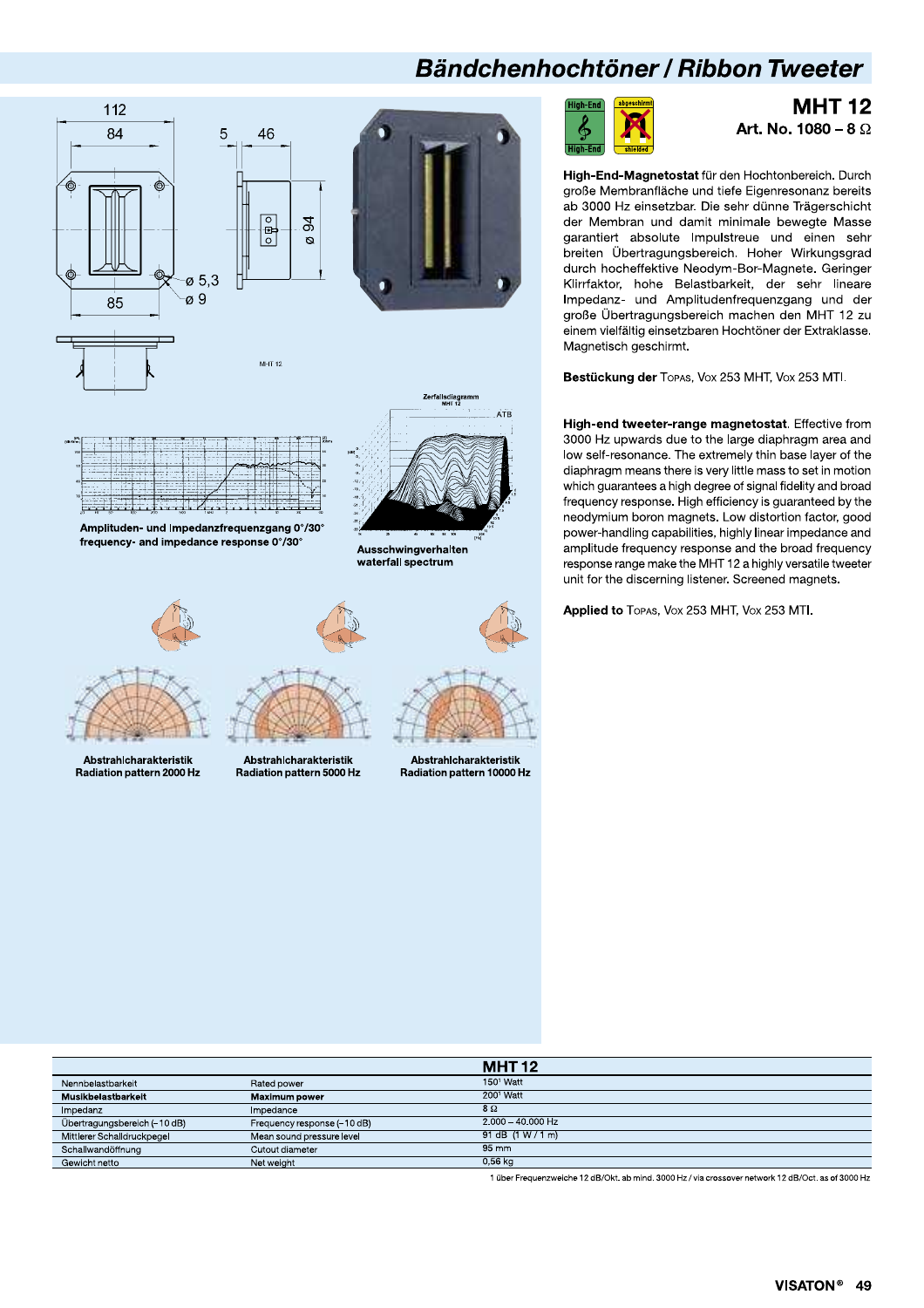# **25 mm Hochton-Kalotten / 1" Dome Tweeters**<br>KE 25 SC<br>Int. No. 1191 – 8  $\Omega$ <br>High-End **X** nm Hochton-<br>'SC<br><sup>1191 – 8 Ω</sup>

#### **KE 25 SC** Art. No. 1191 – 8 $\Omega$



**Art. No. 1191 – 8**  $\Omega$ <br> **Conserved and the SC more transfer and the conservation**<br> **Conserved and particle in the set of the set of the set of the conservation of the conservation of the bedimptic the bedimptic the bedi** Magnetisch geschirmte 25 mm (1") High-End-Kalotte mit Keramik als Kalottenmaterial für kristallklare und pegelfeste Wiedergabe ohne Verzerrungen. Die Polkernbohrung mit strömungsgünstigen Rundungen, der bedämpfte Hohlraum und der belüftete Schwingspulenträger ermöglichen eine sehr tiefe Resonanzfrequenz. Absolut neuartig ist die integrierte Impedanzlinearisierung mit einem R-C-L-Glied. Die Kalotte ist damit ohne Probleme in ein Frequenzweichennetzwerk integrierbar. Das Schutzgitter trägt innen einen akustischen Tiefpaß in Form eines transparenten Ringes, der aber Tiefpaß in Form eines transparenten Ringes, der aber<br>erst bei 25 kHz wirkt und dort eine Materialresonanz<br>bedämpft. Es bewirkt außerdem eine Verbesserung des<br>Rundstrahlverhaltens bei hohen Frequenzen.<br>**Bestückung der** Atla bedämpft. Es bewirkt außerdem eine Verbesserung des Rundstrahlverhaltens bei hohen Frequenzen.

Bestückung der Atlantis, Concorde MK II und Vox 253. Vox 300.

Magnetically shielded 25 mm (1") high end dome tweeter made of ceramic for crystal clear, perfectly reproduced sound even at high volume settings and with no distortion. The pole piece perforation coupled with the flow-optimised rounded shape, the damping in the cavity and the ventilated voice coil carrier guarantee a very low resonance frequency. A completely new feature is the integrated impedance linearising function using an LRC element. This means that the dome can be easily integrated in a network of crossovers. The protective grille is fitted on the inside with an acoustic low-pass filter in the shape of a transparent ring, which does not begin to operate until 25 kHz are achieved, when it damps any material-borne resonance. The grille has the added advantage of improving omnidirectional sound distribution at higher frequencies.

Applied to Atlantis, Concorde MK II und Vox 253, Vox 300.









waterfall spectrum

Amplituden- und Impedanzfreguenzgang 0°/30° frequency- and impedance response 0°/30°



Radiation pattern 2000 <mark>F</mark> Abstrahlcharakteristik



 ! " ! ----Abstrahlcharakteristik

|<br>|teristik<br>| 10000 Hz

& # \$\$---&

|                              |                             | <b>KE 25 SC</b>               |
|------------------------------|-----------------------------|-------------------------------|
| Nennbelastbarkeit            | Rated power                 | 80 <sup>1</sup> Watt          |
| Musikbelastbarkeit           | <b>Maximum power</b>        | 140 <sup>1</sup> Watt         |
| Impedanz                     | Impedance                   | $8\Omega$                     |
| Übertragungsbereich (-10 dB) | Frequency response (-10 dB) | $800 - 25000$ Hz              |
| Mittlerer Schalldruckpegel   | Mean sound pressure level   | 89 dB (1 W / 1 m)             |
| Resonanzfrequenz             | Resonance frequency         | kompensiert                   |
| Magnetische Induktion        | Magnetic induction          | 1.7 Tesla                     |
| Magnetischer Fluss           | Magnetic flux               | 425 µ Weber                   |
| Schwingspulendurchmesser     | Voice coil diameter         | $25 \text{ mm}$ $\varnothing$ |
| Schallwandöffnung            | Cutout diameter             | $82 \text{ mm}$ $\varnothing$ |
| Gewicht netto                | Net weight                  | $0.98$ kg                     |

1 über Frequenzweiche 12 dB/Okt. ab mind. 2000 Hz / via crossover network 12 dB/Oct. as of 2000 Hz